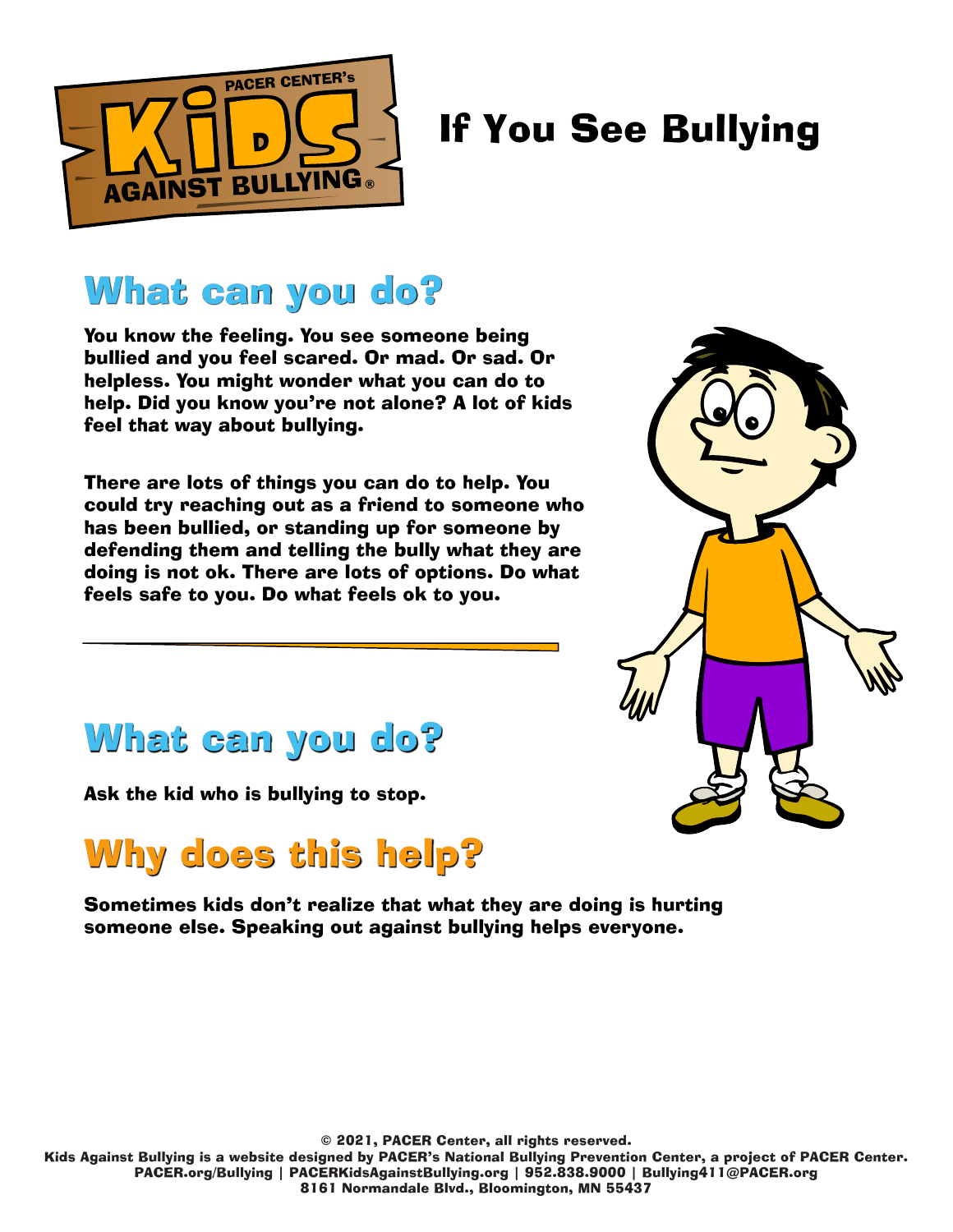

#### What can you do?

Not join in.

# Why does this help?

Someone who bullies often likes an audience, it makes it more fun for them. If you ignore the bullying, it shows them it's not cool. Be a kid against bullying.



Help get them away from the situation.

#### Why does this help?

It is easy for someone to be bullied when no one sticks up for them. Be a friend. Walk with them to class, play with them on the playground, and let them know they're not alone.

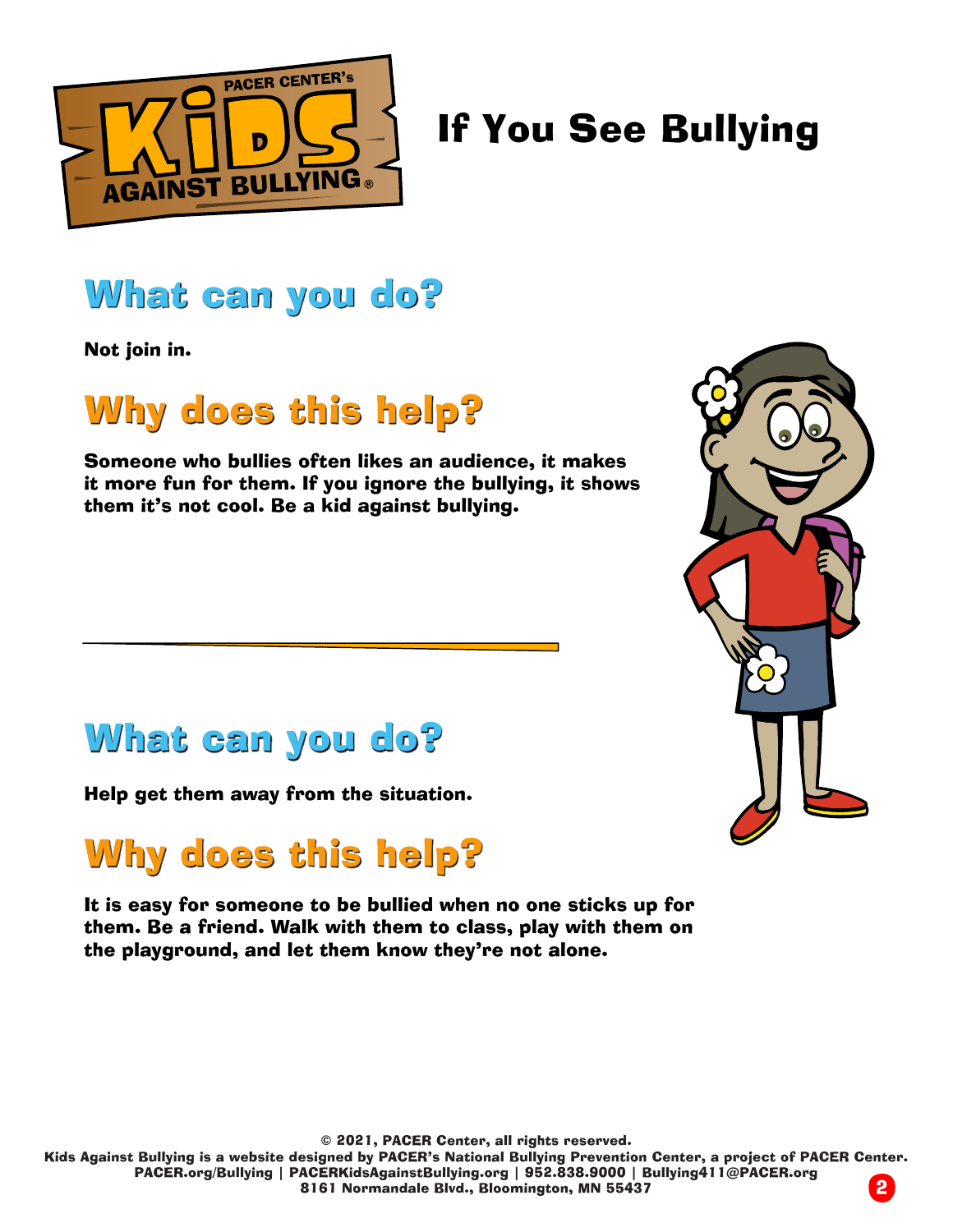

#### What can you do?

Tell an adult.

# Why does this help?

Adults really do care. They are the ones that can enforce the rules. It can be done while the bullying is happening or after.



#### What can you do?

Let them know that no one deserves to be bullied.

# Why does this help?

Kids who are bullied often feel alone, like no one cares, like it might even be their fault. Let them know that someone cares.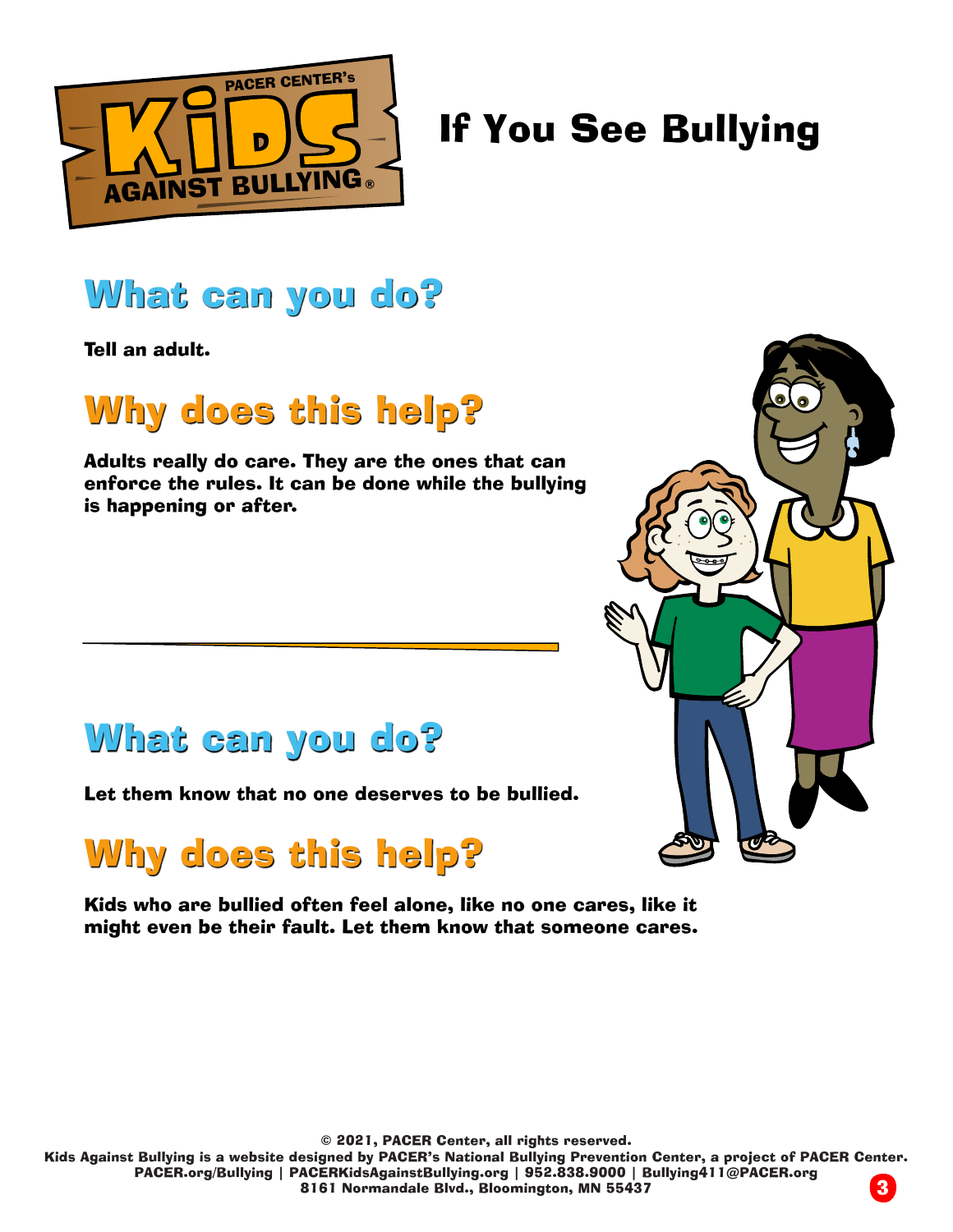

#### What can you do?

Ask others to stand against bullying.

# Why does this help?

When kids stick together and don't accept bullying, they can change what has happened to so many for so long. Together we can make a difference.



#### What can you do?

Ask your school to start a bullying prevention program.

# Why does this help?

Everyone at your school needs to know what to do to prevent bullying. The end of bullying begins with you.